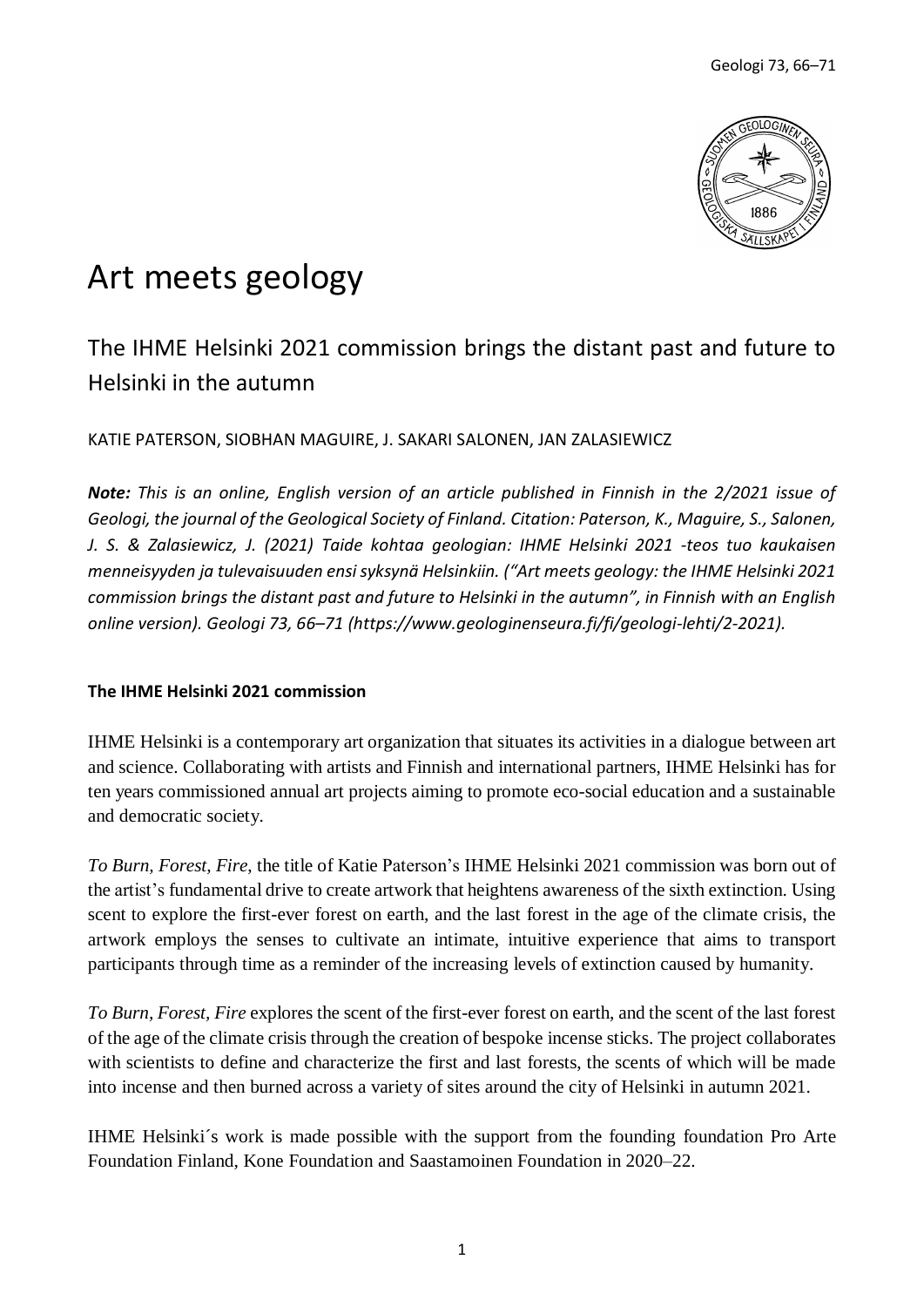#### **Scientific collaborators**

To pinpoint the first and last forests, the project turned to geology, and the scientific knowledge about the long-term evolution of life on Earth. A team of advising geologists was assembled, including **Prof. Jan Zalasiewicz** (University of Leicester, UK) and **Dr. J. Sakari Salonen** (University of Helsinki), with further comments and advice from **Prof. David George Haskell** (University of Sewanee, USA), **Dr. Chris Berry** (University of Cardiff, UK), and **Prof. Sarah Gabbott** (University of Leicester, UK). In addition, the collaborators include ecologists and biologists specialized in modern-day, threatened rainforest biomes (**Dr. Ana María Yáñez Serrano**, Center for Ecological Research and Forestry Applications (CREAF), Spain; **David Romo Vallejo**, Tiputini Biodiversity Station, Ecuador).

## **First forest detailed**

How does one locate the first forest on ancient Earth? There is no straightforward answer to this question. Indeed there cannot be, as life took a long while to evolve onto land, to be able to cope with the ever-present threat of drying out and huge day-night temperature swings, perils which are absent or much reduced in life's birthplace, the sea. It took many millions of years for life on land to gradually evolve from patches of algae in a few wet, low-lying places, to small simple land plants such as mosses and liverworts, to thickets of simple stems just a few centimetres high, to larger plants with stems, leaves, bark, deep roots – indeed, to the kind of things that we would recognise as forests: assemblages of plants big enough to tower over a human, and extensive enough to get lost in.

Reaching this state was slow and gradual – but our task in choosing a "first" forest is helped because it is not easy to fossilize a forest. Growing on land, they are subject to decay and erosion, and most forests on Earth have simply been recycled into the biosphere: it is rare for them to be buried and petrified in place, to be preserved well enough to yield their secrets, very much later, to questing palaeontologists.

Looking among the rare examples of fossil candidates for the "first forest", the consensus example chosen was a North American example from the town of Cairo, in New York State. This is from broadly the same set of strata that had yielded, in the 19<sup>th</sup> century, a classic fossil forest in Gilboa in New York State, long regarded as the "earliest forest". But the forest here, discovered in 2009, is 2–3 million years older at some 385 million years old, dating back to the middle of the Devonian Period (Stein et al. 2020). There are no fossilized stands of upright trees here, though (such things do happen in geology, but exceedingly rarely). Rather, what is now left of the forest is part of the root system within a fossilized soil, about the size of a football field. It preserves the remains of at least three types of ancient plant species, including the earliest known examples of *Archaeopteris*, which has a claim to being *the* pioneering tree species, with well-developed roots, a large trunk and branches with leaves. Pack those together, and a shade-giving primeval forest takesshape, something that, according to Chris Berry of Cardiff University, one of the team of scientists that discovered and analysed the site, had not been present on Earth before.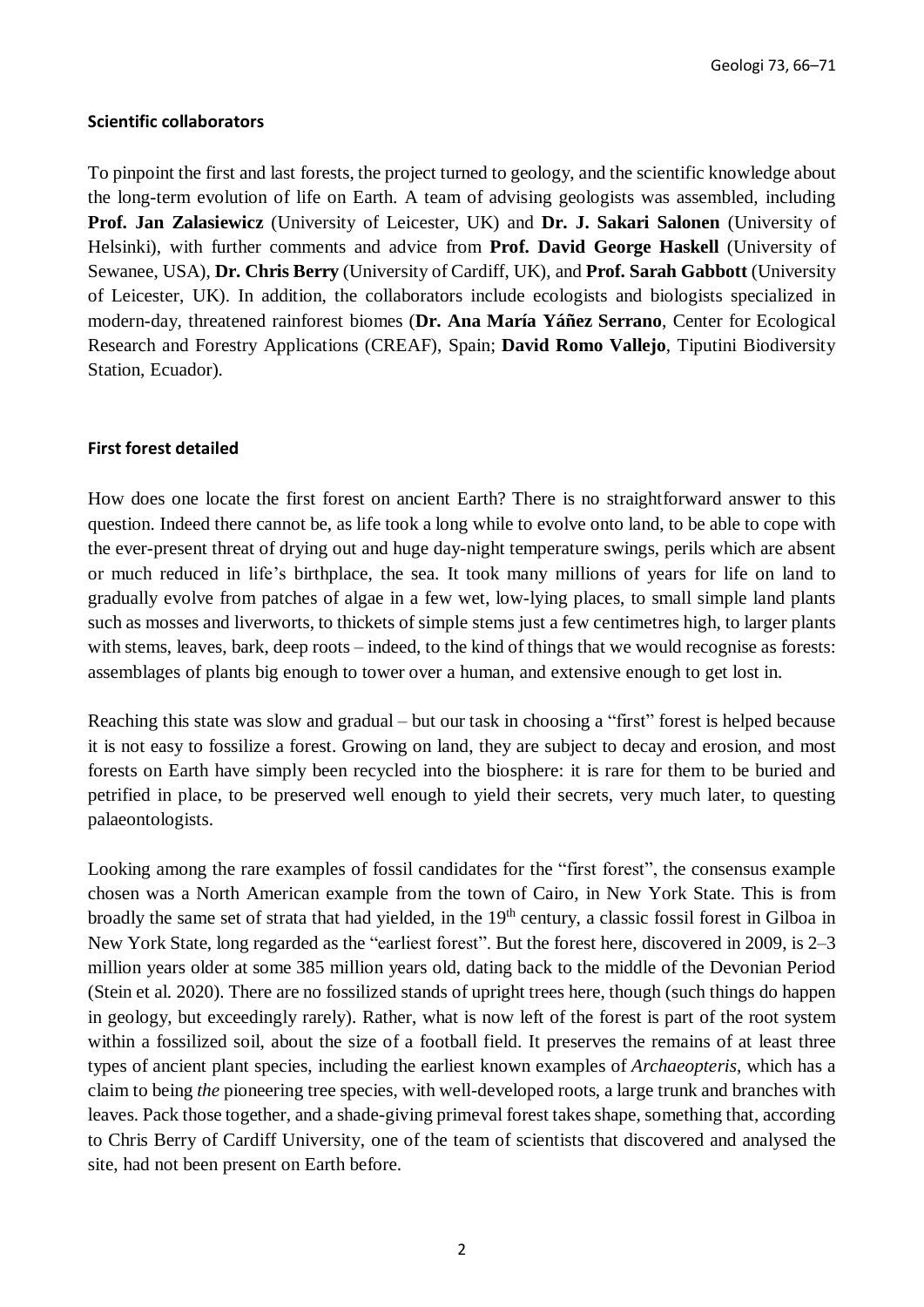What would it have been like, this forest? A shady place of greens and browns, certainly, but probably with little other colour – the evolution of flowers was still a long way into the future. A quiet place, probably – not quite bereft of animal life, for small millipedes, mites, springtails, crustaceans and other invertebrates had already moved onto land with the plants. No vertebrates walked through that forest, though – this was still ten million years before the first evidence we have of amphibious "fishopods" like *Tiktaalik*. If one was to go fishing in a river that ran through that forest, though, one might pull out an early freshwater fish (it might make for difficult eating, though, because of its heavy armour). For a time-travelling human, it would be a somewhat alien and unsettling place.

#### **Searching for the last forest**

While our search for the first forest had its own challenges, it was constrained by geological history and past analogues found therein. By comparison, the last forest presented far more of a conundrum.

In the long term, climate change could precipitate a wide-ranging transformation of Earth's ecosystems. We might be headed, at a minimum, towards a world similar to the Pliocene (about 3 million years ago), with several metres higher sea level and about 2 degrees warmer temperatures (Fischer et al. 2018). If climate change proceeds unchecked, a closer analogue could be provided by the 'Greenhouse Earth' of the Eocene (about 50 million years ago), when tropical forests with palm trees and mangroves extended up the latitude of Helsinki (Wolfe 1985).

On even longer timescales, the fate of life on Earth is bound to the evolution of the Sun. The Sun is getting brighter as it ages, from 70 % of its current energy output in Earth's early history, and with a continuing increasing trend. In about a billion years, Earth's oceans will start to evaporate, and the planet will enter a transformation into a global desert. The Earth is expected to become hostile to complex multicellular life in about 1–1.5 billion and completely sterilized in about 3–4 billion years (Adams 2008).

What might the very last forest be like? One could envision a final microclimatic pocket, just cool and moist enough, perhaps on a shady flank of a high-elevation mountain range somewhere in the polar latitudes. In a world that has largely dried out under the relentless heat of the Sun, such an environment could sustain a sparse, drought-adapted woodland – perhaps similar to the Tibesti and Hoggar mountains of Sahara, where relics of an ancient Mediterranean forest biome survive today (Prentice et al. 2000), sustained by slightly elevated rainfall compared to the surrounding desert.

Due to the highly speculative nature of these future environments, we ultimately turned to modernday forests projected to be under variably immediate threat. We briefly considered the boreal forest (taiga) so familiar to the Finnish people. Ultimately, however, our decision fell on a biome that is acutely endangered, and has become an emblem of the ongoing ecological crisis: the Amazon.

Home to about 10 % of all biological species on Earth, the Amazon has thus far been deforested by about 20 %, projected to reach 27 % by 2030. The rate of deforestation was successfully reduced by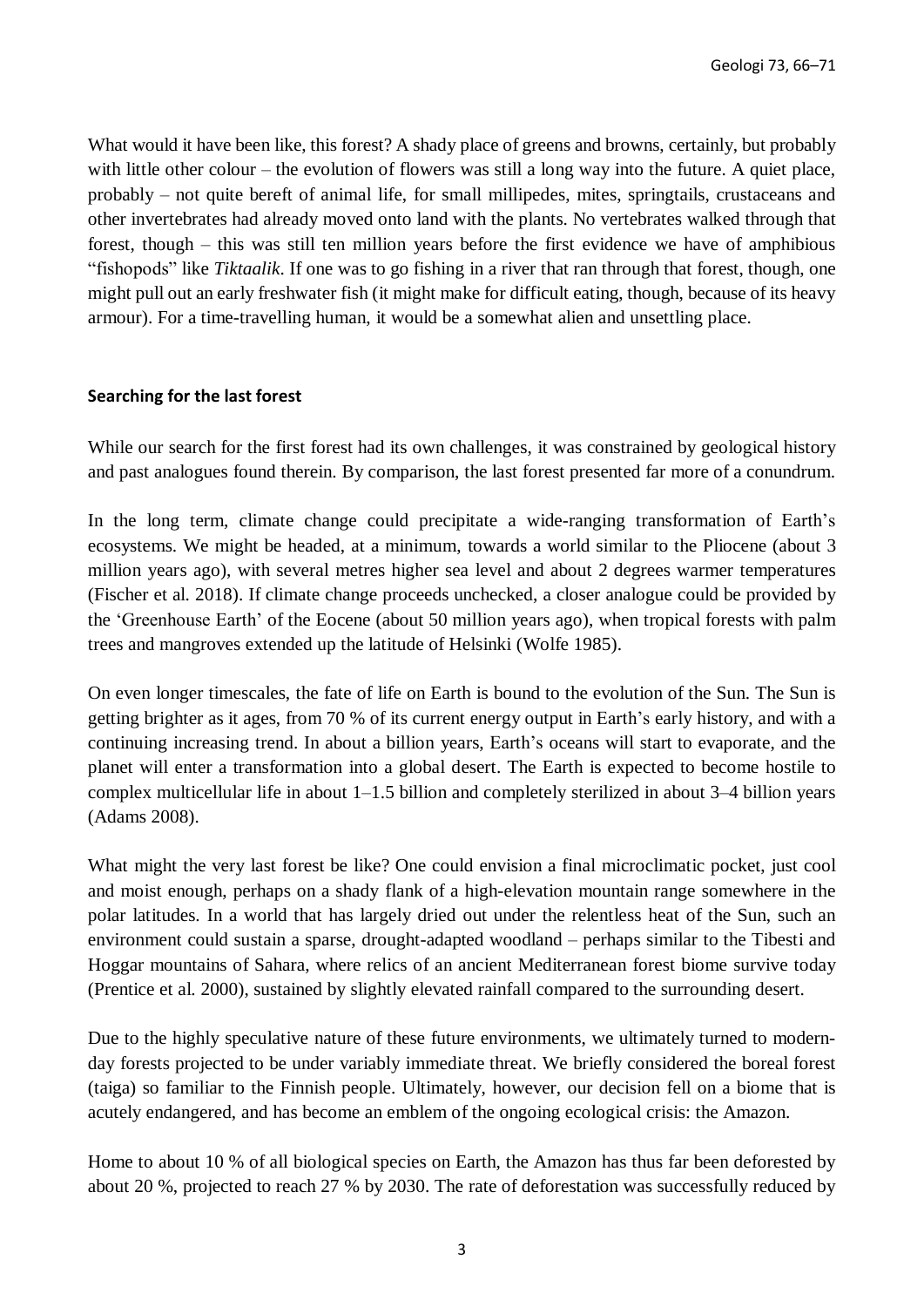the early 2000s, however starting from 2016 the rate has again rapidly increased, due to the reversal of conservation policies in Brazil during the presidencies of Michel Temer and Jair Bolsonaro. A second, insidious threat to the Amazon arises from climate change. Reduced rainfall due to climate change is driving a feedback loop in the Amazon involving wildfires and the local hydrological cycle, which could convert much of the rainforest to savanna by the end of this century (Staal et al. 2020).

In our work, the Amazon is represented by a single locality: the Tiputini Biodiversity Station in the Yasuni Biosphere Reserve in Ecuador. The Tiputini station provides the IHME commission a discrete look into the Amazon which, at least for the time being, remains a vast and varied rainforest biome.

#### **From forests to scents**

In an ongoing, final stage of the work these past and future environments are being translated to incense, in collaboration with Shoyeido, a Japanese company which has developed incense products for over three centuries. The scent of the first forest is guided by basic, identifiable elements of the Devonian environment: the soil, the plants and their closest modern analogues such as lycopsids and liverworts, and the swampy aroma of anaerobic decay. But perhaps as defining are the smells which were *not* present in the primordial forest lacking most modern vegetation components.

By comparison, the scent of the last forest can be developed from a much wider body of hard data. The research on airborne volatile organic compounds (VOC's) by Dr. Ana María Yáñez Serrano describes the chemical constituents of the modern rainforest scents: the isoprene emitted by almost all plants, but also an assemblage of dozens of monoterpenes and sesquiterpenes unique to the Amazon. This chemical foundation is complemented by careful descriptions made by the staff of the Tiputini station in Ecuador, including guides who have lived in the Amazon for their entire lives. Field observations in the vicinity of the station in February 2021 recorded a stunning array of scents, from the alcoholic fizz of guava trees to the fresh peanut-like aroma of the earth, all combining to a unique sweet and bitter fragrance of the modern Amazon.

KATIE PATERSON SIOBHAN MAGUIRE http://katiepaterson.org/ siobhan@katiepaterson.org

J. SAKARI SALONEN Department of Geosciences and Geography University of Helsinki sakari.salonen@helsinki.fi

JAN ZALASIEWICZ School of Geography, Geology and the Environment University of Leicester jaz1@le.ac.uk